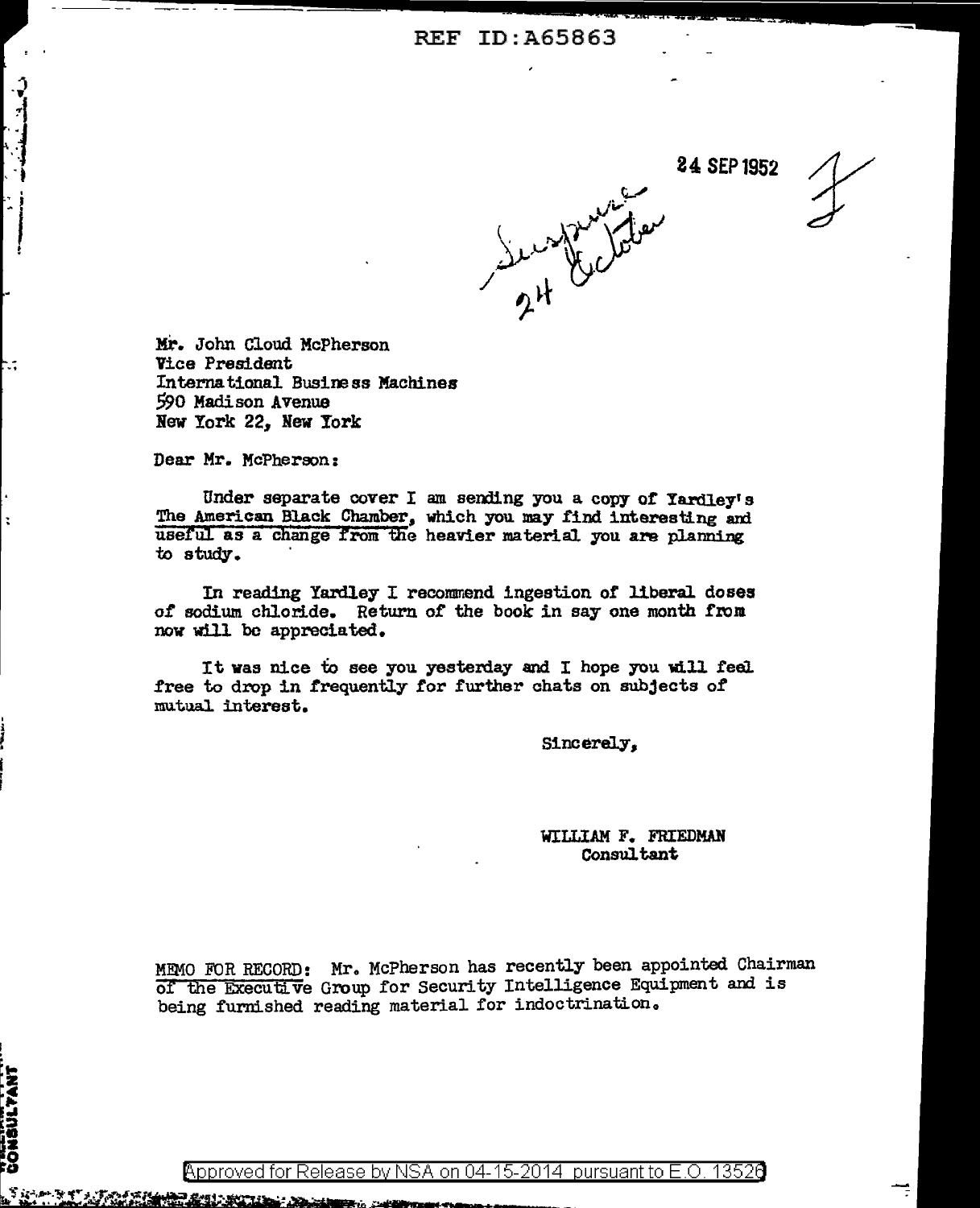

INTERNATIONAL BUSINESS MACHINES CORPORATION l590 MADISON AVENUE NEW YORK 22, N. Y.

OFFICE OF VICE PRESIDENT

September 26, 1952

Mr. William H. Friedman, Consultant Department of Defense Armed Forces Security Agency Washington 25, D. C.

Dear Mr. Friedman:

I have received your copy of

Yardley's "The American Black Chamber" and will

take good care of it, and will return it as soon as I have

had an opportunity to ingest its contents.

Sincerely yours

Cla Thermon

John C. McPherson Vice President

JCMcP:im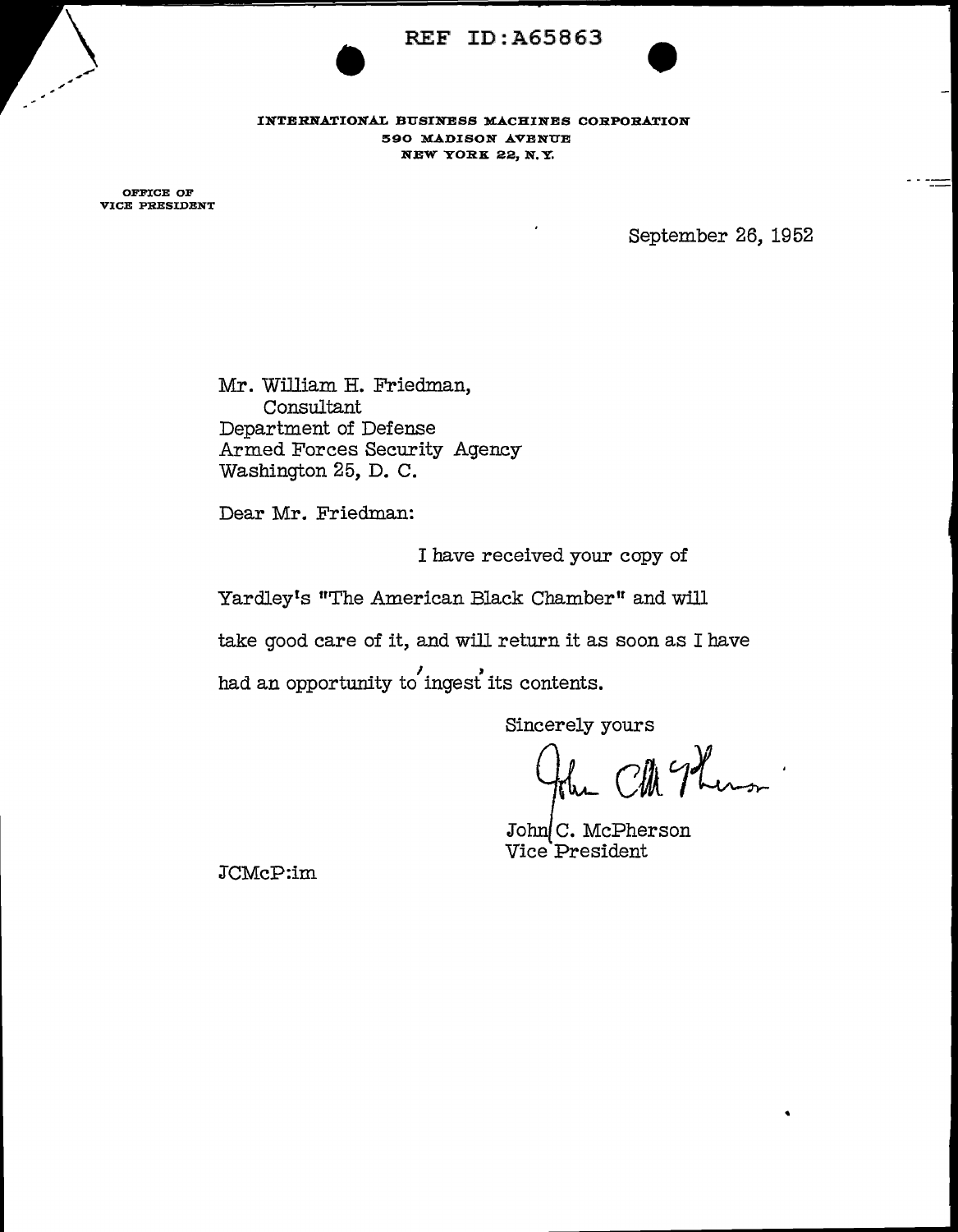

REF ID:A65863 590 MADISON AVENUE NEW YORK 22, N. Y.

OFFICE OF VICE PRESIDENT

October 20, 1952

Mr. William H. Friedman, Consultant Department of Defense Armed Forces Security Agency Washington 25, D. C.

Dear Mr. Friedman:

I want you to kn ow how much I appreciated

your sending me your copy of Yardley's "The American

Black Chamber".

Under separate cover this is being

returned to you.

Sincerely yours

John C. Mc Pherson

 $\bigtriangleup$ ohn C. McPherson

JCMcP:im